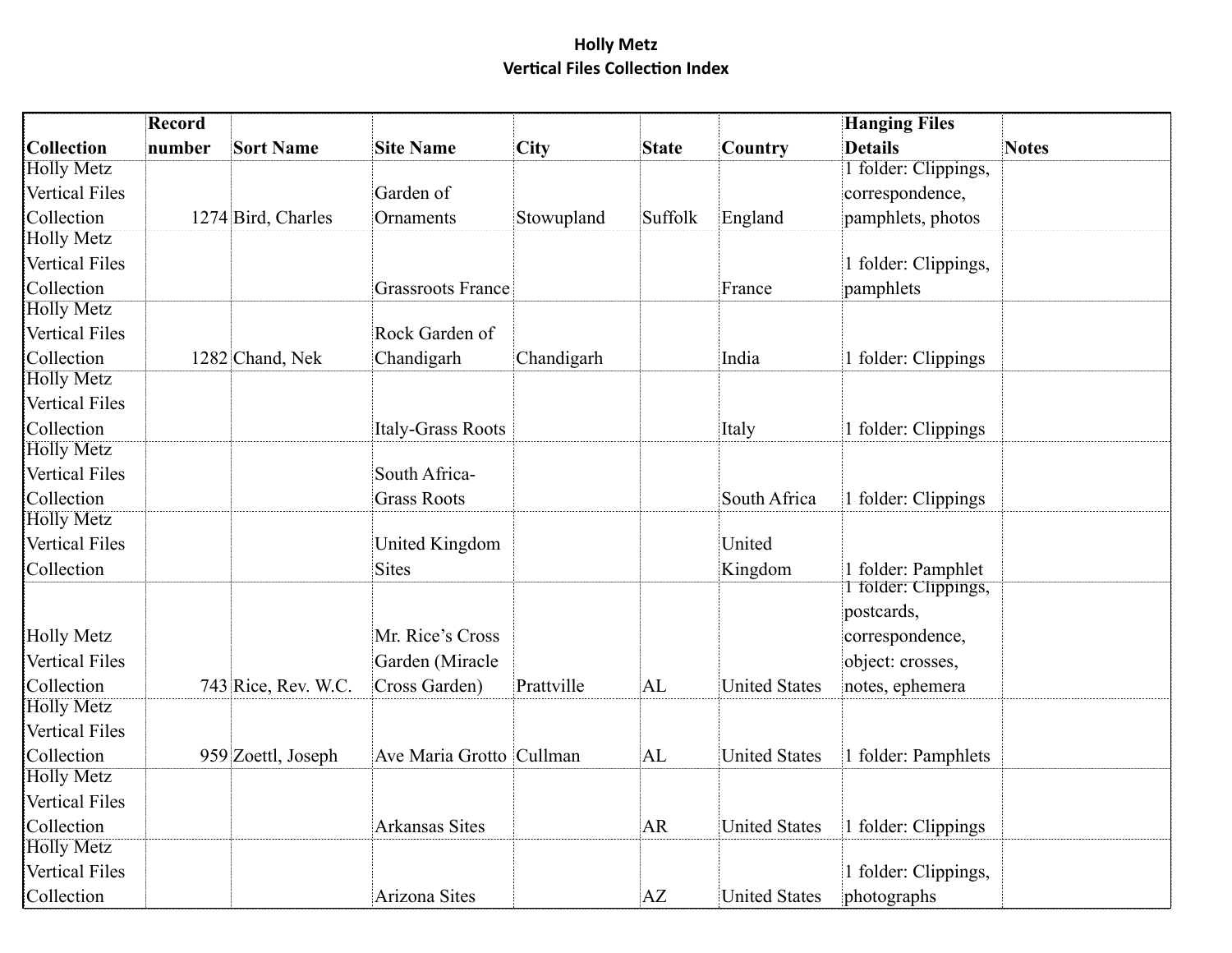|                       | <b>Record</b> |                     |                       |                      |              |                      | <b>Hanging Files</b> |              |
|-----------------------|---------------|---------------------|-----------------------|----------------------|--------------|----------------------|----------------------|--------------|
| <b>Collection</b>     | number        | <b>Sort Name</b>    | <b>Site Name</b>      | City                 | <b>State</b> | <b>Country</b>       | <b>Details</b>       | <b>Notes</b> |
|                       |               |                     |                       |                      |              |                      | 1 folder: Clippings, |              |
| <b>Holly Metz</b>     |               |                     |                       |                      |              |                      | correspondence,      |              |
| Vertical Files        |               |                     | The Hermit of         |                      |              |                      | prints, notes,       |              |
| Collection            |               | 243 Connell, Nick   | <b>Torrey Pines</b>   | San Diego            | CA           | <b>United States</b> | academic papers      |              |
| <b>Holly Metz</b>     |               |                     |                       |                      |              |                      |                      |              |
| <b>Vertical Files</b> |               |                     |                       |                      |              |                      | 1 folder: Pamphlets, |              |
| Collection            |               | 302 Erlandson, Axel | <b>Tree Circus</b>    | <b>Scotts Valley</b> | CA           | <b>United States</b> | clippings            |              |
| <b>Holly Metz</b>     |               |                     | Wooden Garden         |                      |              |                      |                      |              |
| <b>Vertical Files</b> |               |                     | (Gabriel's            |                      |              |                      | 1 folder: Pamphlets, |              |
| Collection            |               | 349 Gabriel, Romano | Garden)               | Eureka               | CA           | <b>United States</b> | clippings            |              |
| <b>Holly Metz</b>     |               |                     |                       |                      |              |                      |                      |              |
| <b>Vertical Files</b> |               |                     | Capedro (AKA          |                      |              |                      | 1 folder: Clippings, |              |
| Collection            |               | 372 Giudici, John   | Capidro)              | Menlo Part           | CA           | <b>United States</b> | notes                |              |
| <b>Holly Metz</b>     |               |                     |                       |                      |              |                      | 1 folder: Clippings, |              |
| <b>Vertical Files</b> |               |                     | Salvation             |                      |              |                      | correspondence,      |              |
| Collection            |               | 501 Knight, Leonard | Mountain              | Niland               | CA           | <b>United States</b> | ephemera             |              |
|                       |               |                     |                       |                      |              |                      | 1 folder:            |              |
| <b>Holly Metz</b>     |               |                     |                       |                      |              |                      | Correspondence,      |              |
| <b>Vertical Files</b> |               |                     | <b>Desert Christ</b>  |                      |              |                      | clippings,           |              |
| Collection            |               | 581 Martin, Antone  | Park.                 | San Bernardino CA    |              | <b>United States</b> | pamphlets.           |              |
| <b>Holly Metz</b>     |               |                     |                       |                      |              |                      | 1 folder: Clippings, |              |
| Vertical Files        |               |                     |                       |                      |              |                      | correspondence,      |              |
| Collection            |               | 716 Prisbrey, Tessa | <b>Bottle Village</b> | Simi                 | CA           | <b>United States</b> | ephemera             |              |
|                       |               |                     |                       |                      |              |                      | 1 folder: Clippings, |              |
| <b>Holly Metz</b>     |               |                     |                       |                      |              |                      | pamphlets,           |              |
| Vertical Files        |               |                     |                       |                      |              |                      | correspondence,      |              |
| Collection            |               | 750 Rodia, Sabato   | <b>Watts Towers</b>   | Los Angeles          | CA           | <b>United States</b> | notes                |              |
| <b>Holly Metz</b>     |               |                     |                       |                      |              |                      |                      |              |
| <b>Vertical Files</b> |               |                     |                       |                      |              |                      | 1 folder: Clippings, |              |
| Collection            |               | 753 Roeder, John    | Mini Village          | Richmond             | CA           | <b>United States</b> | correspondence       |              |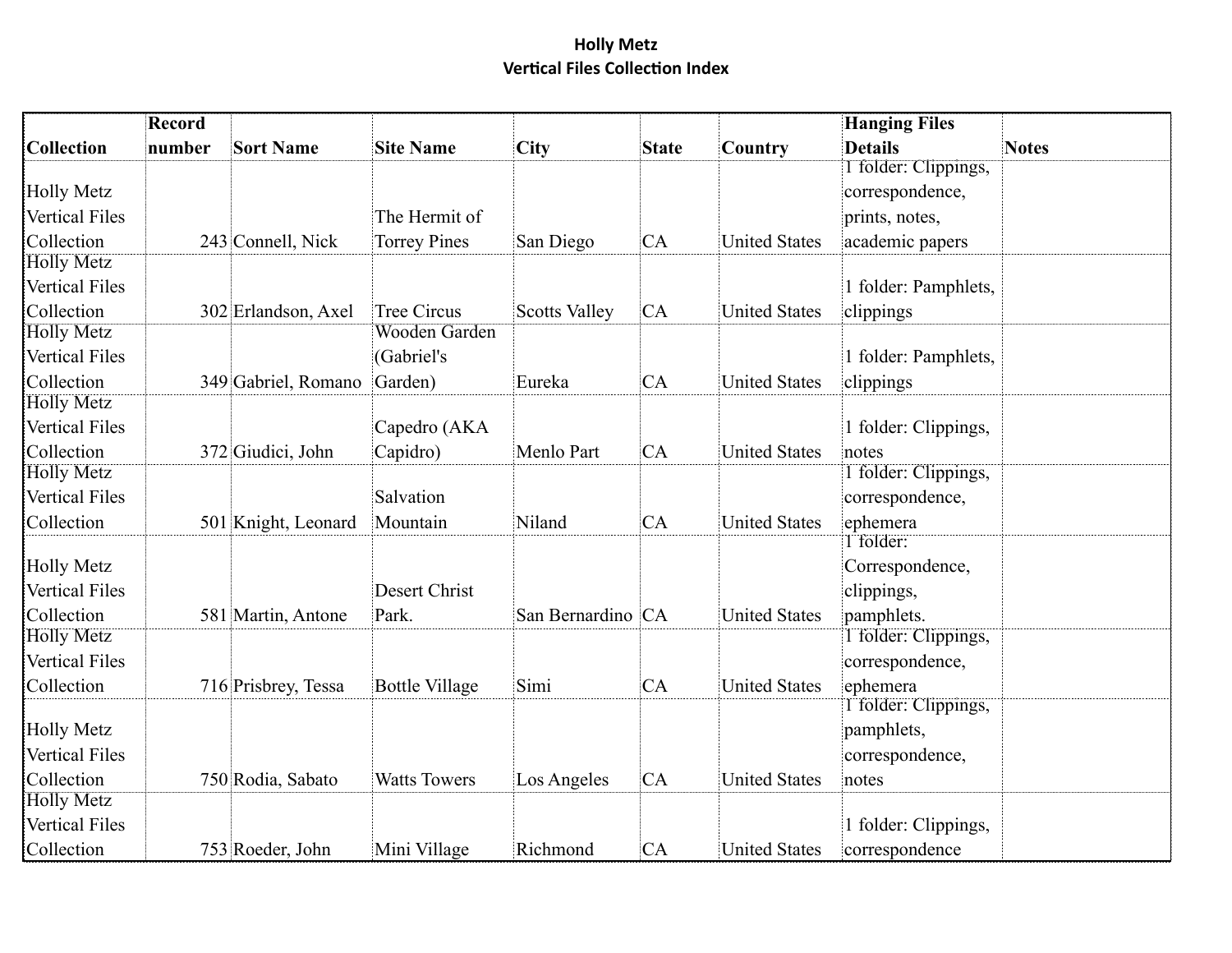|                       | Record |                                          |                             |               |              |                      | <b>Hanging Files</b> |                      |
|-----------------------|--------|------------------------------------------|-----------------------------|---------------|--------------|----------------------|----------------------|----------------------|
| Collection            | number | <b>Sort Name</b>                         | <b>Site Name</b>            | City          | <b>State</b> | Country              | <b>Details</b>       | <b>Notes</b>         |
| <b>Holly Metz</b>     |        |                                          |                             |               |              |                      |                      |                      |
| <b>Vertical Files</b> |        |                                          |                             |               |              |                      |                      |                      |
| Collection            |        |                                          | California Sites            |               | <b>CA</b>    | <b>United States</b> | 1 folder: Clippings  |                      |
|                       |        |                                          | <b>Inrone of the</b>        |               |              |                      |                      |                      |
|                       |        |                                          | Third Heaven of             |               |              |                      |                      |                      |
|                       |        |                                          | the Nations                 |               |              |                      |                      |                      |
| <b>Holly Metz</b>     |        |                                          | Millennium                  |               |              |                      |                      |                      |
| <b>Vertical Files</b> |        |                                          | General                     |               |              |                      | 1 folder: Academic   |                      |
| Collection            |        | 404 Hampton, James                       | Assembly.                   | Washington    | DC           | <b>United States</b> | paper?               |                      |
|                       |        |                                          |                             |               |              |                      | I folder: clippings, |                      |
|                       |        |                                          |                             |               |              |                      | correspondence,      |                      |
| <b>Holly Metz</b>     |        |                                          |                             |               |              |                      | postcards,           |                      |
| <b>Vertical Files</b> |        |                                          | <b>Cypress Knee</b>         |               |              |                      | pamphlets,           |                      |
| Collection            |        | 357 Gaskins, Tom                         | Museum                      | Palmdale      | FL           | <b>United States</b> | ephemera, notes      |                      |
| <b>Holly Metz</b>     |        |                                          |                             |               |              |                      |                      |                      |
| <b>Vertical Files</b> |        | Leedskalnin,                             |                             |               |              |                      | 1 folder: Pamphlets, |                      |
| Collection            |        | 533 Edward                               | <b>Coral Castle</b>         | Homestead     | FL           | <b>United States</b> | postcards            | Driftwood buildings  |
| <b>Holly Metz</b>     |        |                                          |                             |               |              |                      |                      | in Vero Beach, FL -  |
| <b>Vertical Files</b> |        |                                          | Driftwood Resort            |               |              |                      |                      | not much of original |
| Collection            |        | 775 Sexton, Waldo                        | (Blue Pyramids?) Vero Beach |               | FL           | <b>United States</b> | 1 folder: Clippings  | left, commercialized |
| <b>Holly Metz</b>     |        |                                          |                             |               |              |                      |                      |                      |
| <b>Vertical Files</b> |        |                                          |                             |               |              |                      |                      |                      |
| Collection            |        | 824 Soloman, Howard Solomon's Castle Ona |                             |               | FL           | <b>United States</b> | 1 folder: Postcards  |                      |
| <b>Holly Metz</b>     |        |                                          |                             |               |              |                      |                      |                      |
| <b>Vertical Files</b> |        |                                          |                             |               |              |                      | 1 folder: Clippings, |                      |
| Collection            |        |                                          | <b>Florida Sites</b>        |               | FL           | <b>United States</b> | notes                |                      |
| <b>Holly Metz</b>     |        |                                          |                             |               |              |                      |                      |                      |
| <b>Vertical Files</b> |        |                                          |                             | Pennville/Sum |              |                      | 1 folder: Clippings, |                      |
| Collection            |        | 325 Finster, Howard                      | Paradise Garden             | merville      | GA           | <b>United States</b> | pamphlets            |                      |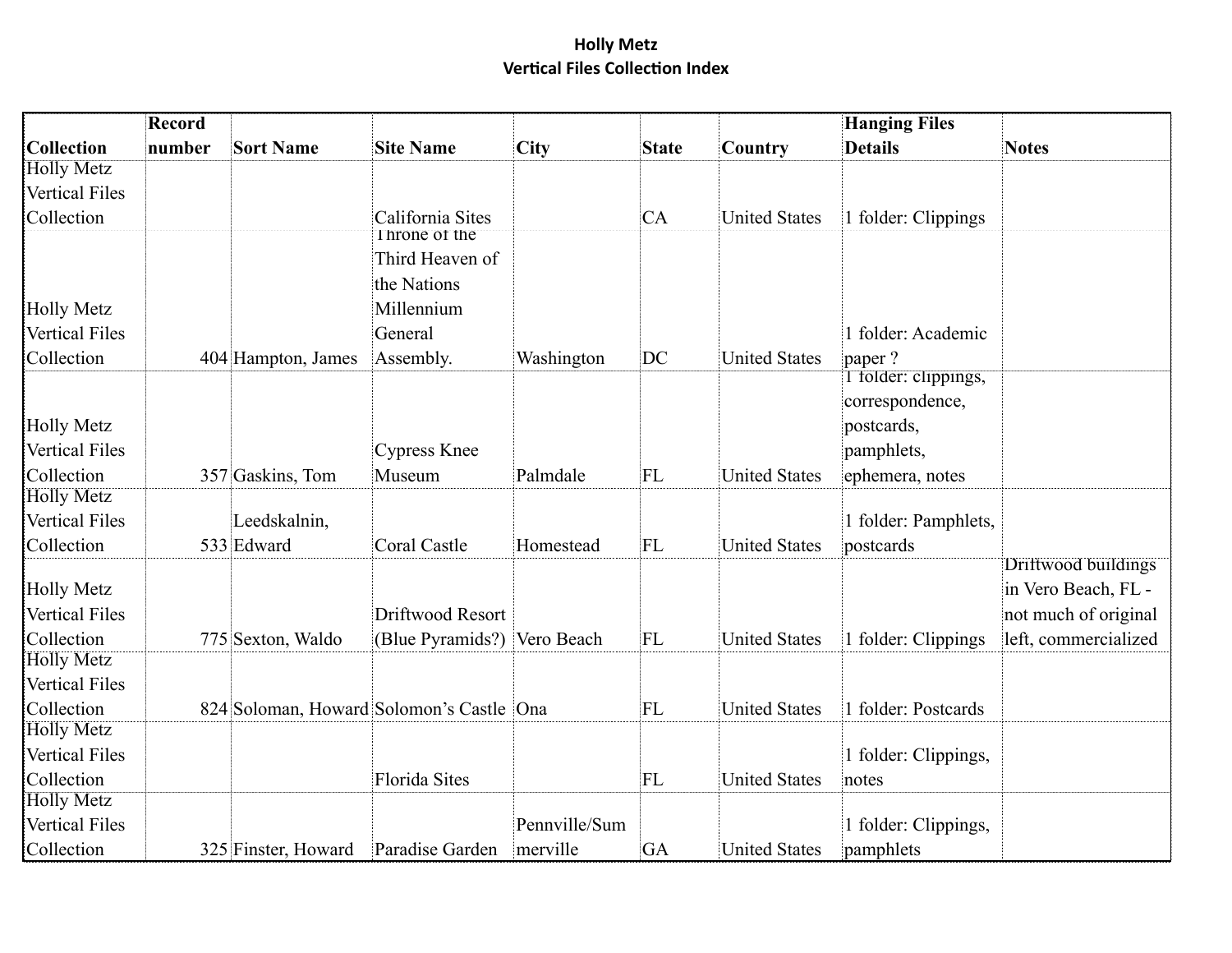|                       | Record |                               |                          |             |              |                      | <b>Hanging Files</b> |              |
|-----------------------|--------|-------------------------------|--------------------------|-------------|--------------|----------------------|----------------------|--------------|
| Collection            | number | <b>Sort Name</b>              | <b>Site Name</b>         | City        | <b>State</b> | Country              | <b>Details</b>       | <b>Notes</b> |
| <b>Holly Metz</b>     |        |                               | <b>Space View</b>        |             |              |                      |                      |              |
| <b>Vertical Files</b> |        |                               | Museum (Brother          |             |              |                      |                      |              |
| Collection            |        | 835 Steele, Karl              | Morris)                  | Madison     | GA           | <b>United States</b> | 1 folder: Pamphlet   |              |
| <b>Holly Metz</b>     |        |                               | La Salette Grotto        |             |              |                      |                      |              |
| <b>Vertical Files</b> |        |                               | (Sacred Heart)           |             |              |                      |                      |              |
| Collection            |        | 282 Dobberstein, Paul Church) |                          | Sioux City  | IA           | United States        | 1 folder: Pamphlet   |              |
| <b>Holly Metz</b>     |        |                               |                          |             |              |                      | 1 folder: $(3)$      |              |
| <b>Vertical Files</b> |        |                               |                          |             |              |                      | photographic prints, |              |
| Collection            | 1778   |                               | Albert the Bull          | Audubon     | IA           | <b>United States</b> | 1990                 |              |
| <b>Holly Metz</b>     |        |                               |                          |             |              |                      |                      |              |
| <b>Vertical Files</b> |        |                               |                          |             |              |                      | 1 folder: Postcard,  |              |
| Collection            |        | 338 Francis, Fred             | Woodland Palace Kewaanee |             | $ {\rm IL} $ | <b>United States</b> | pamphlet             |              |
|                       |        |                               |                          |             |              |                      | 1 folder: Clippings, |              |
| <b>Holly Metz</b>     |        |                               |                          |             |              |                      | pamphlets,           |              |
| <b>Vertical Files</b> |        |                               |                          |             |              |                      | correspondence; 1    |              |
| Collection            |        | 280 Dinsmoor, S.P.            | Garden of Eden           | Lucas       | <b>KS</b>    | <b>United States</b> | folder: periodical   |              |
| <b>Holly Metz</b>     |        |                               |                          |             |              |                      |                      |              |
| <b>Vertical Files</b> |        |                               |                          |             |              |                      | 1 folder: Notes,     |              |
| Collection            |        | Ponders, Harry                | Icon figures             | Lawrence    | <b>KS</b>    | <b>United States</b> | photocopied photo    |              |
| <b>Holly Metz</b>     |        |                               |                          |             |              |                      |                      |              |
| <b>Vertical Files</b> |        |                               |                          |             |              |                      | 1 folder: 1 academic |              |
| Collection            |        | 131 Ballard, Gus              | Germantown.              | Louisville  | KY           | <b>United States</b> | term paper           |              |
| <b>Holly Metz</b>     |        |                               |                          |             |              |                      |                      |              |
| Vertical Files        |        | Wooldridge,                   | Woolridge                |             |              |                      | 1 folder: $(4)$      |              |
| Collection            |        | 1777 Henry                    | Monument                 | Mayfield    | <b>KY</b>    | <b>United States</b> | photographic prints  |              |
| <b>Holly Metz</b>     |        |                               |                          |             |              |                      |                      |              |
| <b>Vertical Files</b> |        | Dexter, Lord                  | Mansion and              |             |              |                      |                      |              |
| Collection            |        | Timothy                       | Museum                   | Newburyport | MA           | <b>United States</b> | 1 folder: Clippings  |              |
| <b>Holly Metz</b>     |        |                               |                          |             |              |                      |                      |              |
| <b>Vertical Files</b> |        |                               | Massachusetts            |             |              |                      |                      |              |
| Collection            |        |                               | Sites                    |             | MA           | United States        | 1 folder: Pamphlet   |              |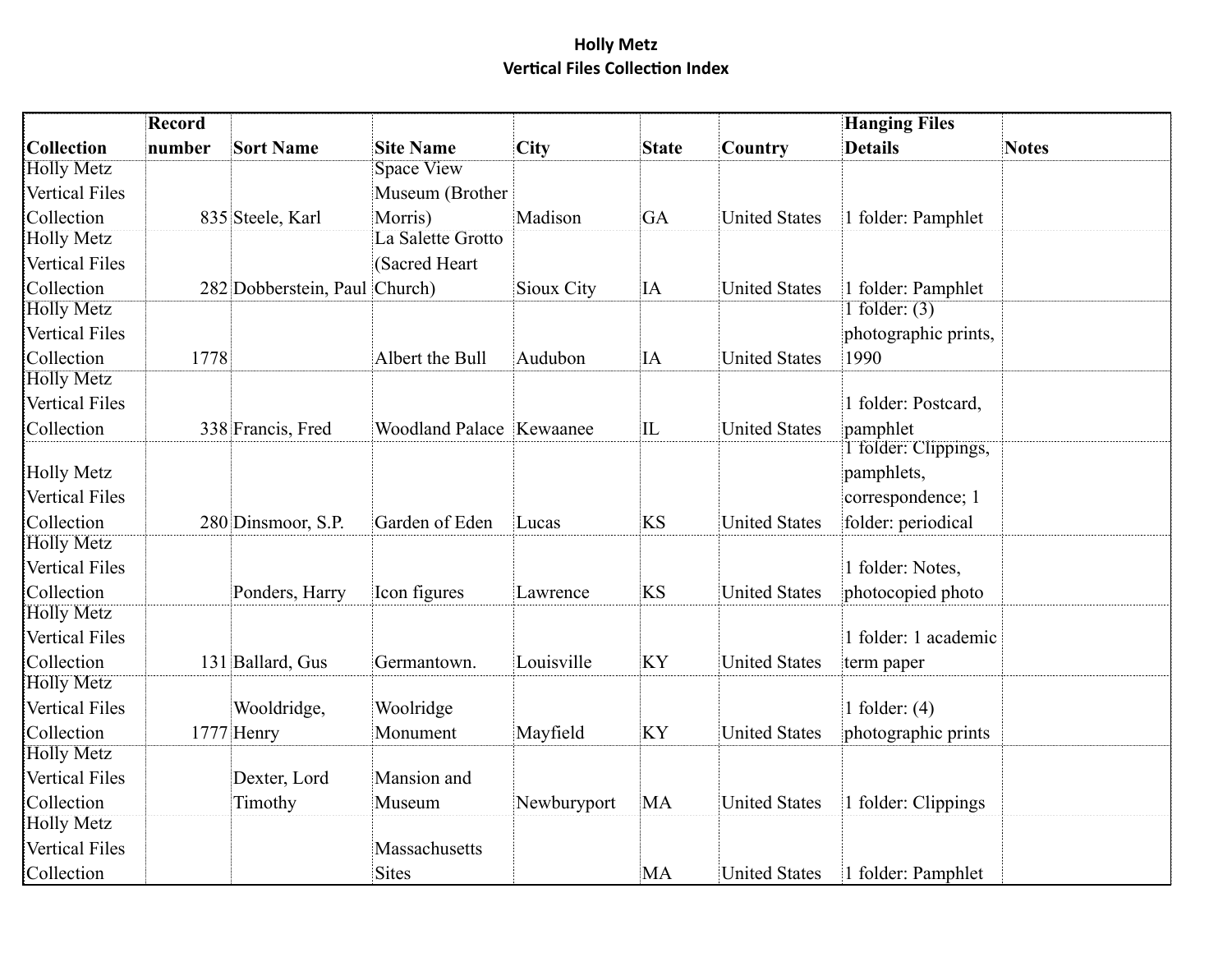|                       | Record |                    |                           |            |              |                      | <b>Hanging Files</b>                   |                       |
|-----------------------|--------|--------------------|---------------------------|------------|--------------|----------------------|----------------------------------------|-----------------------|
| <b>Collection</b>     | number | <b>Sort Name</b>   | <b>Site Name</b>          | City       | <b>State</b> | Country              | <b>Details</b>                         | <b>Notes</b>          |
| <b>Holly Metz</b>     |        |                    | American                  |            |              |                      |                                        |                       |
| Vertical Files        |        |                    | Visionary Art             |            |              |                      | 1 folder: Clippings,                   |                       |
| Collection            |        |                    | Museum                    | Baltimore  | MD           | <b>United States</b> | ephemera                               |                       |
|                       |        |                    |                           |            |              |                      |                                        | former wife Karen     |
|                       |        |                    |                           |            |              |                      |                                        | Guyton and Grandpa    |
|                       |        |                    |                           |            |              |                      |                                        | Sam Mackey)           |
|                       |        |                    |                           |            |              |                      |                                        | includes lots of      |
|                       |        |                    |                           |            |              |                      |                                        | photocopied articles, |
|                       |        |                    |                           |            |              |                      |                                        | NPR tape, two B&W     |
|                       |        |                    |                           |            |              |                      |                                        | contact sheets of     |
|                       |        |                    |                           |            |              |                      |                                        | photos by Robert      |
|                       |        |                    |                           |            |              |                      |                                        | Foster, letter and    |
|                       |        |                    |                           |            |              |                      |                                        | materials from Karen  |
|                       |        |                    |                           |            |              |                      |                                        | Guyton, note from     |
|                       |        |                    |                           |            |              |                      | 1 folder: Clippings,                   | Heidelberg Project    |
|                       |        |                    |                           |            |              |                      | NPR tape,                              | attorney after we     |
| <b>Holly Metz</b>     |        |                    |                           |            |              |                      | photographic prints, spoke about other |                       |
| <b>Vertical Files</b> |        |                    | Heidelberg                |            |              |                      | correspondence, and endangered         |                       |
| Collection            |        | 392 Guyton, Tyree  | Project                   | Detroit    | $M_{\rm I}$  | <b>United States</b> | notes.                                 | environments)         |
| <b>Holly Metz</b>     |        |                    |                           |            |              |                      | 1 folder: Clippings,                   |                       |
| <b>Vertical Files</b> |        | Lund, E.K. and     | Lund's Scenic             |            |              |                      | correspondence,                        |                       |
| Collection            |        | 1324 Orpha         | Gardens.                  | Maple City | MI           | <b>United States</b> | notes                                  |                       |
| <b>Holly Metz</b>     |        | Overholzer,        |                           |            |              |                      |                                        |                       |
| <b>Vertical Files</b> |        | Raymond and        | Shrine of the             |            |              |                      |                                        |                       |
| Collection            |        | 684 Hortense       | Pines                     | Baldwin    | $M_{\rm I}$  | <b>United States</b> | 1 folder: Pamphlet                     |                       |
| <b>Holly Metz</b>     |        |                    |                           |            |              |                      |                                        |                       |
| <b>Vertical Files</b> |        |                    |                           |            |              |                      |                                        |                       |
| Collection            |        |                    | Michigan Sites            |            | $\mathbf{M}$ | <b>United States</b> | 1 folder: Postcards                    |                       |
| <b>Holly Metz</b>     |        |                    |                           |            |              |                      |                                        |                       |
| <b>Vertical Files</b> |        |                    | <b>Christian Nativity</b> |            |              |                      | 1 folder: 2 business                   |                       |
| Collection            |        | 621 Melton, Claude | <b>Rock Museum</b>        | Kearney    | MO           | <b>United States</b> | cards                                  |                       |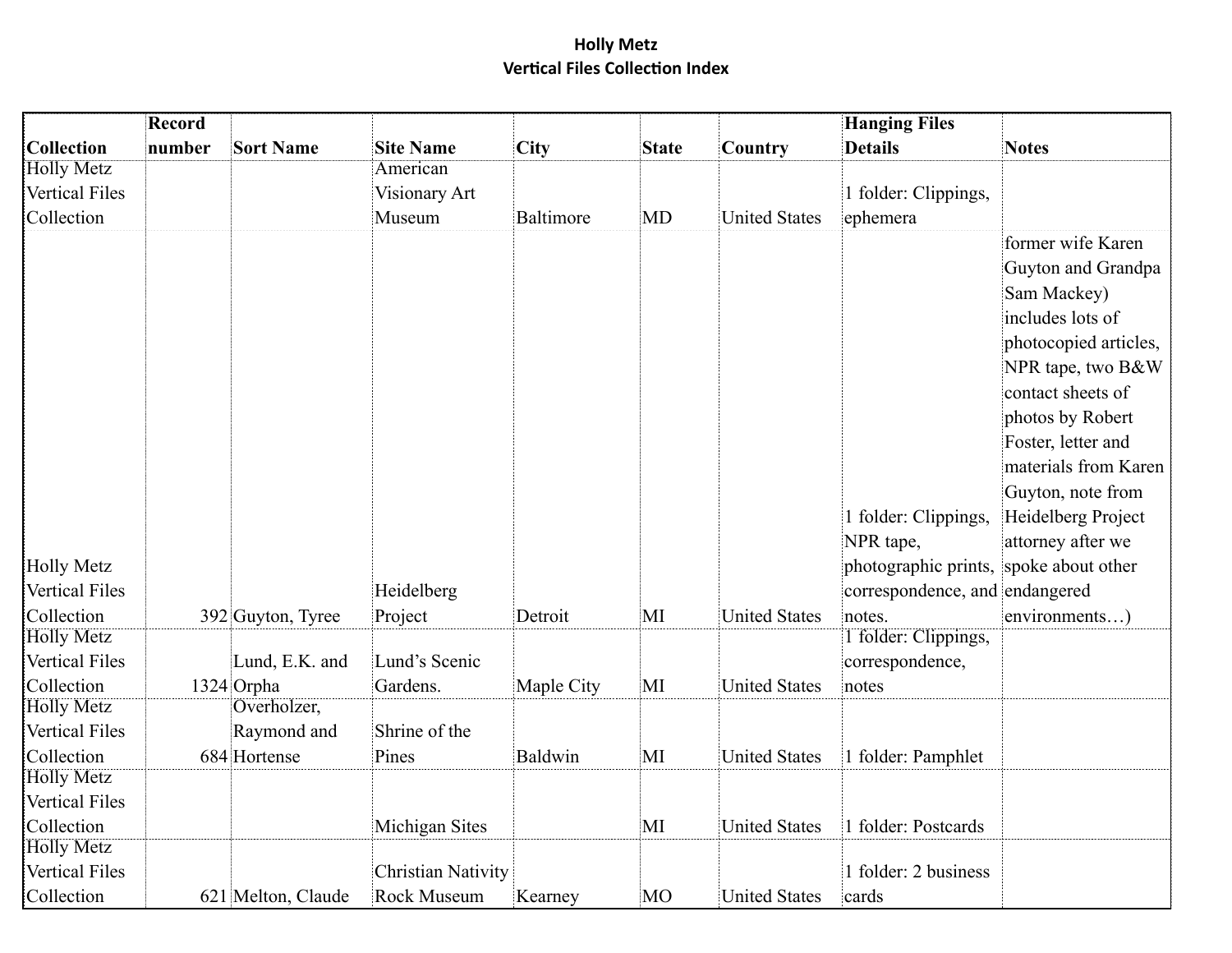|                                                          | Record |                                |                                           |               |              |                      | <b>Hanging Files</b>                                                      |              |
|----------------------------------------------------------|--------|--------------------------------|-------------------------------------------|---------------|--------------|----------------------|---------------------------------------------------------------------------|--------------|
| Collection                                               | number | <b>Sort Name</b>               | <b>Site Name</b>                          | City          | <b>State</b> | Country              | <b>Details</b>                                                            | <b>Notes</b> |
| <b>Holly Metz</b><br><b>Vertical Files</b>               |        |                                | <b>Anderson House</b><br>(Walter Anderson |               |              |                      | 1 folder: Clippings,                                                      |              |
| Collection                                               |        | 119 Anderson, Walter Museum).  |                                           | Ocean Springs | MS           | <b>United States</b> | postcards, prints                                                         |              |
| <b>Holly Metz</b><br><b>Vertical Files</b>               |        |                                |                                           |               |              |                      |                                                                           |              |
| Collection                                               |        | Ohr, George                    | Pottery                                   | Biloxi        | MS           | <b>United States</b> | 1 folder: Clippings                                                       |              |
| <b>Holly Metz</b><br><b>Vertical Files</b>               |        |                                |                                           |               |              |                      | I folder: Clippings,<br>press release,<br>postcards,                      |              |
| Collection                                               |        | 156 Blagdon, Emery             | Healing Machines North Platte             |               | NE           | <b>United States</b> | pamphlets                                                                 |              |
| <b>Holly Metz</b><br><b>Vertical Files</b><br>Collection |        | 122 Arbuckel, George Liberty). | Lion House<br>(Statue of                  | Vineland      | NJ           | <b>United States</b> | 1 folder: Photos and<br>negatives, clippings,<br>correspondence,<br>notes |              |
| <b>Holly Metz</b><br><b>Vertical Files</b>               |        |                                | Gingerbread                               |               |              |                      | 1 folder: Clippings,<br>correspondence,<br>notes, pamphlets,              |              |
| Collection                                               |        | 1527 Bennett, F.H.             | Castle                                    | Hamburg       | NJ           | <b>United States</b> | photocopied photos                                                        |              |
| <b>Holly Metz</b><br><b>Vertical Files</b>               |        | Boiardo,                       |                                           |               |              |                      |                                                                           |              |
| Collection                                               |        | Ruggiero                       |                                           | Sommerville   | NJ           | <b>United States</b> | 1 folder: Clippings                                                       |              |
| <b>Holly Metz</b>                                        |        |                                |                                           |               |              |                      |                                                                           |              |
| <b>Vertical Files</b>                                    |        |                                |                                           |               |              |                      | 1 folder: Clippings,                                                      |              |
| Collection                                               |        | 173 Bram, Rudy                 | That House                                | Weekawken     | NJ           | <b>United States</b> | correspondence                                                            |              |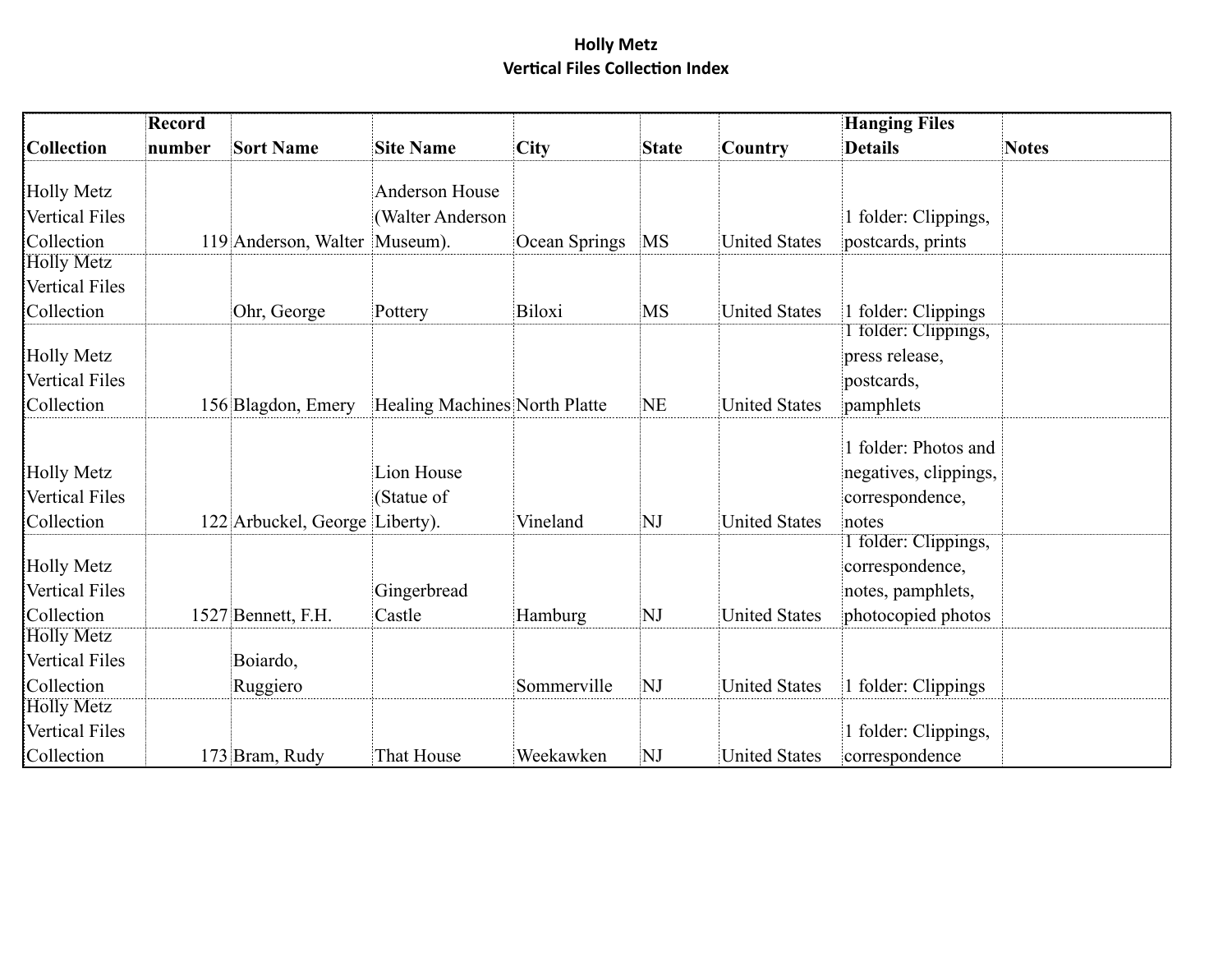|                       | <b>Record</b> |                    |                              |          |              |                      | <b>Hanging Files</b>                                                             |              |
|-----------------------|---------------|--------------------|------------------------------|----------|--------------|----------------------|----------------------------------------------------------------------------------|--------------|
| <b>Collection</b>     | number        | <b>Sort Name</b>   | <b>Site Name</b>             | City     | <b>State</b> | Country              | <b>Details</b><br>$\overline{\text{1}}$ turget, $\overline{\text{2}}$ sets ut to | <b>Notes</b> |
|                       |               |                    |                              |          |              |                      | 35mm slides (2)                                                                  |              |
|                       |               |                    |                              |          |              |                      | copies in each,                                                                  |              |
|                       |               |                    |                              |          |              |                      | H.Metz); 3 b/w                                                                   |              |
|                       |               |                    |                              |          |              |                      | prints (R.Foster); 4                                                             |              |
|                       |               |                    |                              |          |              |                      | prints; interview                                                                |              |
| <b>Holly Metz</b>     |               |                    |                              |          |              |                      | transcript, notes,                                                               |              |
| <b>Vertical Files</b> |               |                    | American Roma                |          |              |                      | sheet music,                                                                     |              |
| Collection            |               | 205 Cambria, Frank | Garden.                      | Paterson | NJ           | <b>United States</b> | clippings, notes                                                                 |              |
| <b>Holly Metz</b>     |               |                    |                              |          |              |                      | 1 folder: $(47)$                                                                 |              |
| <b>Vertical Files</b> |               |                    |                              |          |              |                      | Photographic prints,                                                             |              |
| Collection            |               | 229 Clark, William | Junk Yard Robots Newtonville |          | NJ           | <b>United States</b> | 1987<br>1 folder: Images (6                                                      |              |
| <b>Holly Metz</b>     |               |                    |                              |          |              |                      | Polaroids, 5 b/w                                                                 |              |
| <b>Vertical Files</b> |               |                    |                              |          |              |                      | prints, 12 35mm                                                                  |              |
| Collection            |               | 229 Clark, William | Junk Yard Robots Newtonville |          | NJ           | <b>United States</b> | slides)                                                                          |              |
|                       |               |                    |                              |          |              |                      |                                                                                  |              |
|                       |               |                    |                              |          |              |                      | 1 folder: Slides (13),                                                           |              |
|                       |               |                    |                              |          |              |                      | transparencies, (7)                                                              |              |
|                       |               |                    |                              |          |              |                      | photos (of original                                                              |              |
|                       |               |                    |                              |          |              |                      | cards) and                                                                       |              |
| <b>Holly Metz</b>     |               |                    |                              |          |              |                      | duplicates,<br>negatives, notes,                                                 |              |
| <b>Vertical Files</b> |               |                    | Palace                       |          |              |                      | correspondence,                                                                  |              |
| Collection            |               | 270 Daynor, George | Depression                   | Vineland | NJ           | <b>United States</b> | clippings                                                                        |              |
|                       |               |                    |                              |          |              |                      | 1 folder: Notes,                                                                 |              |
|                       |               |                    |                              |          |              |                      | clippings,                                                                       |              |
| <b>Holly Metz</b>     |               |                    |                              |          |              |                      | correspondence,                                                                  |              |
| <b>Vertical Files</b> |               |                    | Palace                       |          |              |                      | academic papers,                                                                 |              |
| Collection            |               | 270 Daynor, George | Depression                   | Vineland | NJ           | <b>United States</b> | photos                                                                           |              |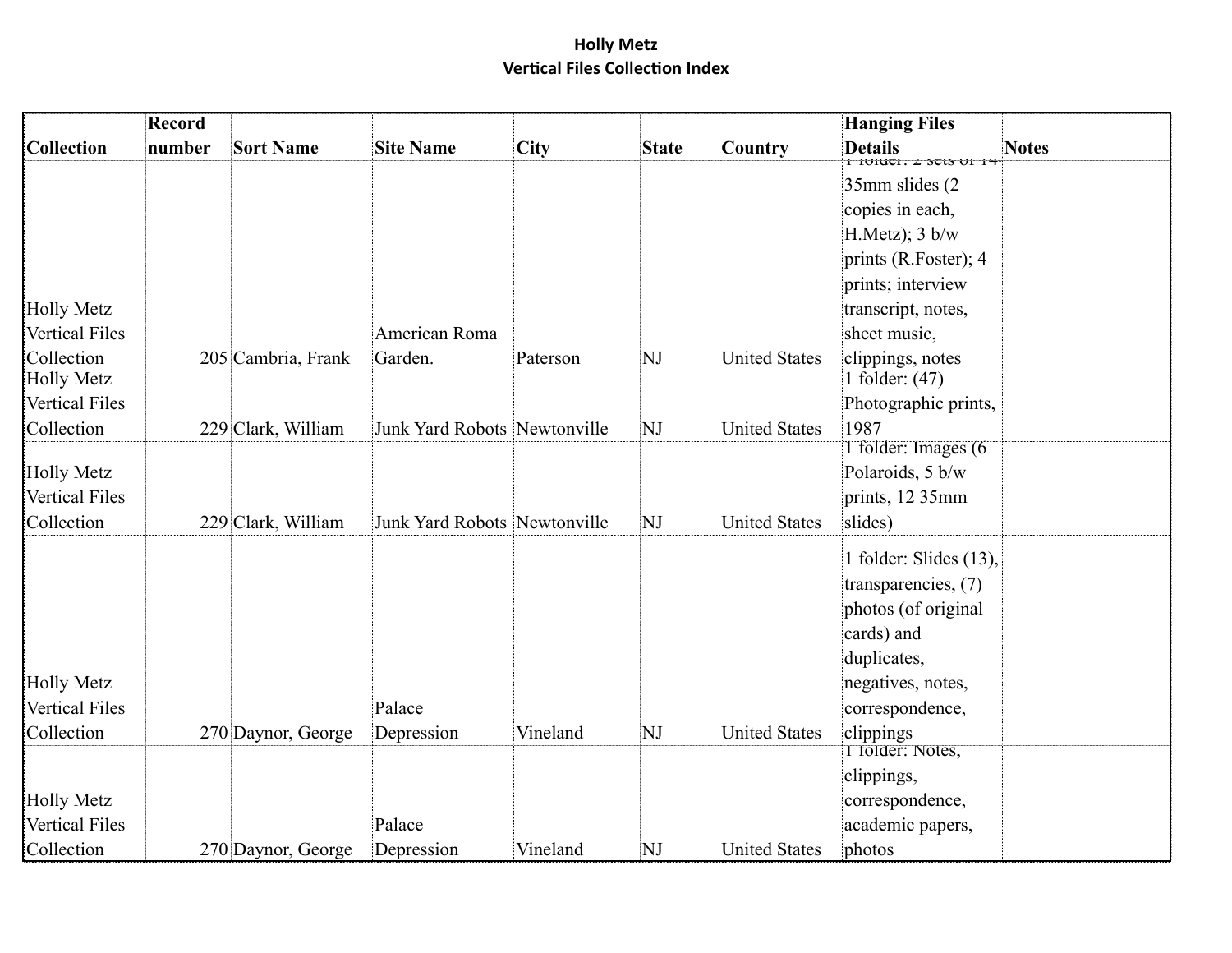|                                            | Record |                             |                            |                     |              |                      | <b>Hanging Files</b>                |              |
|--------------------------------------------|--------|-----------------------------|----------------------------|---------------------|--------------|----------------------|-------------------------------------|--------------|
| Collection                                 | number | <b>Sort Name</b>            | <b>Site Name</b>           | City                | <b>State</b> | Country              | <b>Details</b>                      | <b>Notes</b> |
| <b>Holly Metz</b>                          |        |                             |                            |                     |              |                      | 1 folder: Clippings,                |              |
| <b>Vertical Files</b>                      |        |                             | Palace                     |                     |              |                      | correspondence,                     |              |
| Collection                                 |        | 270 Daynor, George          | Depression                 | Vineland            | NJ           | <b>United States</b> | notes, FBI file.                    |              |
| <b>Holly Metz</b>                          |        |                             |                            |                     |              |                      | 1 folder: Clippings,                |              |
| Vertical Files                             |        |                             |                            |                     |              |                      | correspondence,                     |              |
| Collection                                 |        | 300 Dwyer, John             | <b>Totem Pole</b>          | North Plainfield NJ |              | <b>United States</b> | notes, photographs                  |              |
| <b>Holly Metz</b>                          |        |                             | <b>Fairy Castle</b>        |                     |              |                      | 1 folder: Clippings,                |              |
| <b>Vertical Files</b>                      |        |                             | (Laux's Fairy              |                     |              |                      | correspondence,                     |              |
| Collection                                 |        | 525 Laux, Joseph            | Garden)                    | Deptford            | NJ           | <b>United States</b> | photos, notes                       |              |
|                                            |        |                             |                            |                     |              |                      | TTUTUET. Images. 37<br>color prints |              |
|                                            |        |                             |                            |                     |              |                      | $(R.Foster)$ ; 8 b/w                |              |
|                                            |        |                             |                            |                     |              |                      |                                     |              |
|                                            |        |                             |                            |                     |              |                      | prints (R.Foster); 12               |              |
|                                            |        |                             |                            |                     |              |                      | prints (Hazel                       |              |
| <b>Holly Metz</b>                          |        |                             | Mr Freedom's               |                     |              |                      | McGlory); 2 prints                  |              |
| <b>Vertical Files</b>                      |        |                             | <b>Fabulous Fifty</b>      |                     |              |                      | (Trenton Times);                    |              |
| Collection                                 |        | 1224 Mahalchik, John        | Acres.                     | Mount Holly         | NJ           | <b>United States</b> | clippings                           |              |
|                                            |        |                             |                            |                     |              |                      | I folder: clippings,                |              |
| <b>Holly Metz</b>                          |        |                             | Mr Freedom's               |                     |              |                      | correspondence,                     |              |
| <b>Vertical Files</b>                      |        |                             | <b>Fabulous Fifty</b>      |                     |              |                      | notes, interview                    |              |
| Collection                                 |        | 1224 Mahalchik, John        | Acres.                     | Mount Holly         | NJ           | <b>United States</b> | transcript                          |              |
| <b>Holly Metz</b><br><b>Vertical Files</b> |        |                             |                            |                     |              |                      | 1 folder: Clippings,                |              |
|                                            |        |                             |                            |                     |              |                      | correspondence,                     |              |
| Collection                                 |        | 592 Maugeri, Joseph         | Noah's Ark House Somerdale |                     | NJ           | <b>United States</b> | notes<br>1 tolder: Clippings,       |              |
|                                            |        |                             |                            |                     |              |                      | notes,                              |              |
| <b>Holly Metz</b>                          |        |                             |                            |                     |              |                      | correspondence,                     |              |
| Vertical Files                             |        |                             |                            |                     |              |                      |                                     |              |
|                                            |        |                             |                            |                     |              |                      | photos, academic                    |              |
| Collection<br><b>Holly Metz</b>            |        | 661 Nardone, Angelo         | Villa Capri<br>Spotswood   | Nutley              | NJ           | <b>United States</b> | papers                              |              |
| <b>Vertical Files</b>                      |        |                             |                            |                     |              |                      |                                     |              |
|                                            |        |                             | Oystershell                |                     |              |                      | 1 folder: Notes,                    |              |
| Collection                                 |        | 683 Osterberg, Gustav House |                            | Spotswood           | NJ           | <b>United States</b> | correspondence                      |              |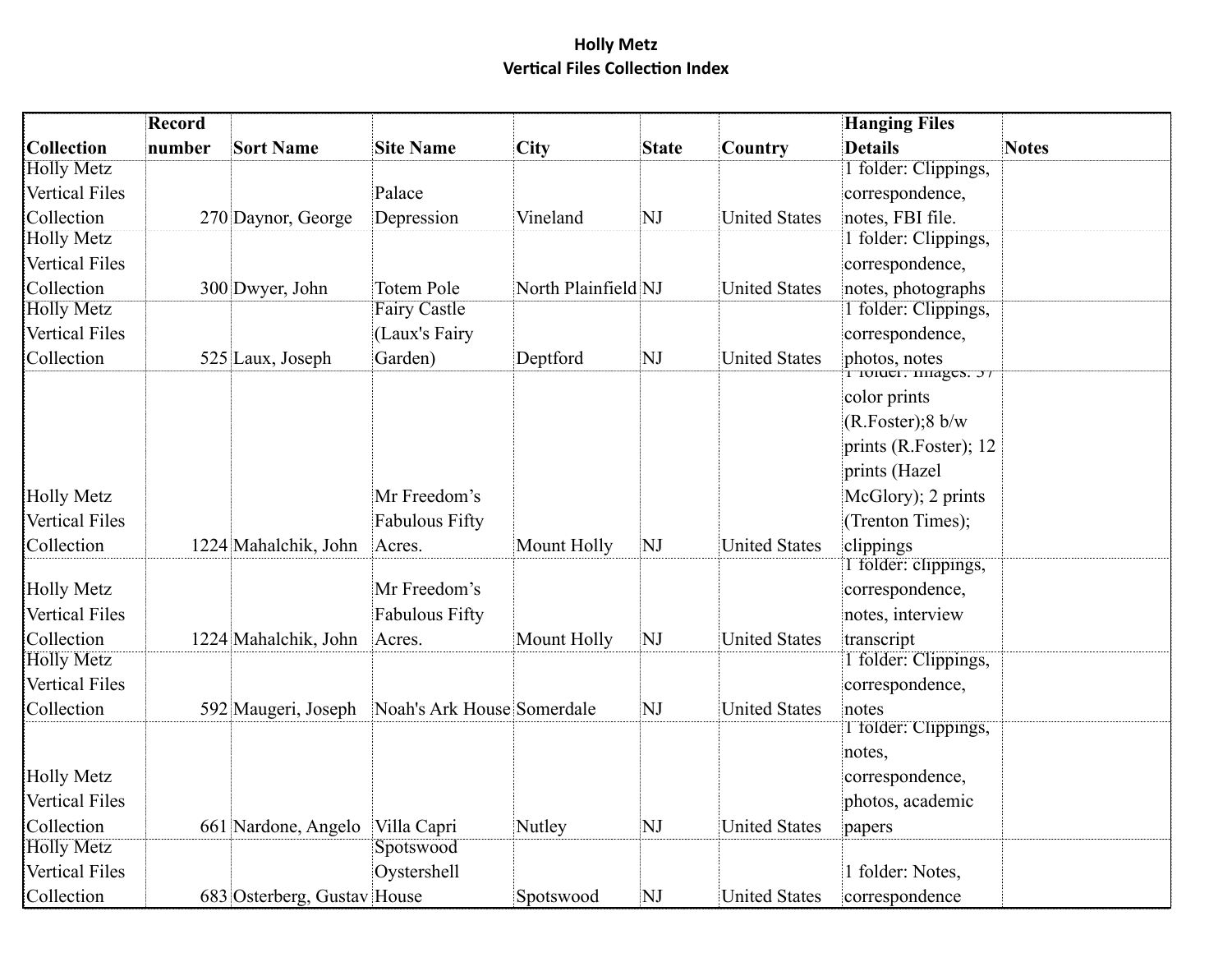|                       | Record |                   |                  |            |              |                      | <b>Hanging Files</b>           |              |
|-----------------------|--------|-------------------|------------------|------------|--------------|----------------------|--------------------------------|--------------|
| <b>Collection</b>     | number | <b>Sort Name</b>  | <b>Site Name</b> | City       | <b>State</b> | Country              | <b>Details</b>                 | <b>Notes</b> |
|                       |        |                   |                  |            |              |                      | I folder: Clippings,           |              |
| <b>Holly Metz</b>     |        |                   |                  |            |              |                      | correspondence,                |              |
| <b>Vertical Files</b> |        |                   | Multiple New     |            |              |                      | notes, ephemera,               |              |
| Collection            |        |                   | Jersey sites     |            | NJ           | <b>United States</b> | pamphlets                      |              |
| <b>Holly Metz</b>     |        |                   |                  |            |              |                      | 1 folder: Clippings,           |              |
| <b>Vertical Files</b> |        |                   | The Garbage Can  |            |              |                      | correspondence,                |              |
| Collection            |        | 164 Boros, Eddie  | or Toy Tower     | New York   | NY           | <b>United States</b> | interview transcript           |              |
| <b>Holly Metz</b>     |        |                   |                  |            |              |                      |                                |              |
| <b>Vertical Files</b> |        | Chanticleer,      | African American |            |              |                      | 1 folder: Pamphlets,           |              |
| Collection            |        | 1778 Raven        | Wax Museum       | New York   | NY           | <b>United States</b> | clippings                      |              |
| <b>Holly Metz</b>     |        |                   |                  |            |              |                      |                                |              |
| <b>Vertical Files</b> |        |                   |                  |            |              |                      | 1 folder: Clippings,           |              |
| Collection            |        | 327 Fite, Harvey  | Opus 40          | Saugerties | NY           | <b>United States</b> | pamphlets                      |              |
|                       |        |                   |                  |            |              |                      | $\overline{1}$ folder: $8$ b/w |              |
|                       |        |                   |                  |            |              |                      | prints (R. Foster),            |              |
| <b>Holly Metz</b>     |        |                   |                  |            |              |                      | clippings,                     |              |
| <b>Vertical Files</b> |        |                   |                  |            |              |                      | correspondence,                |              |
| Collection            |        | 347 Furey, Joseph | Prospect Park.   | Brooklyn   | NY           | <b>United States</b> | notes                          |              |
| <b>Holly Metz</b>     |        |                   |                  |            |              |                      |                                |              |
| <b>Vertical Files</b> |        |                   |                  |            |              |                      |                                |              |
| Collection            |        | 722 Purple, Adam  | Garden of Eden   | New York   | NY           | <b>United States</b> | 1 folder: Clippings            |              |
| <b>Holly Metz</b>     |        |                   |                  |            |              |                      | 1 folder: Clippings,           |              |
| <b>Vertical Files</b> |        |                   |                  |            |              |                      | pamphlets,                     |              |
| Collection            |        | 722 Purple, Adam  | Garden of Eden   | New York   | NY           | <b>United States</b> | postcards                      |              |
| <b>Holly Metz</b>     |        |                   | Journey's        |            |              |                      |                                |              |
| <b>Vertical Files</b> |        | Schmidt,          | End/House of     |            |              |                      |                                |              |
| Collection            |        | 778 Clarence      | <b>Mirrors</b>   | Woodstock  | NY           | <b>United States</b> | 1 folder: Clippings            |              |
|                       |        |                   |                  |            |              |                      | 1 folder: Clippings,           |              |
| <b>Holly Metz</b>     |        |                   |                  |            |              |                      | pamphlets,                     |              |
| <b>Vertical Files</b> |        |                   | Mosaic benches   |            |              |                      | correspondence,                |              |
| Collection            |        | 1777 Silva, Pedro | at Grant's Tomb  | New York   | NY           | <b>United States</b> | notes                          |              |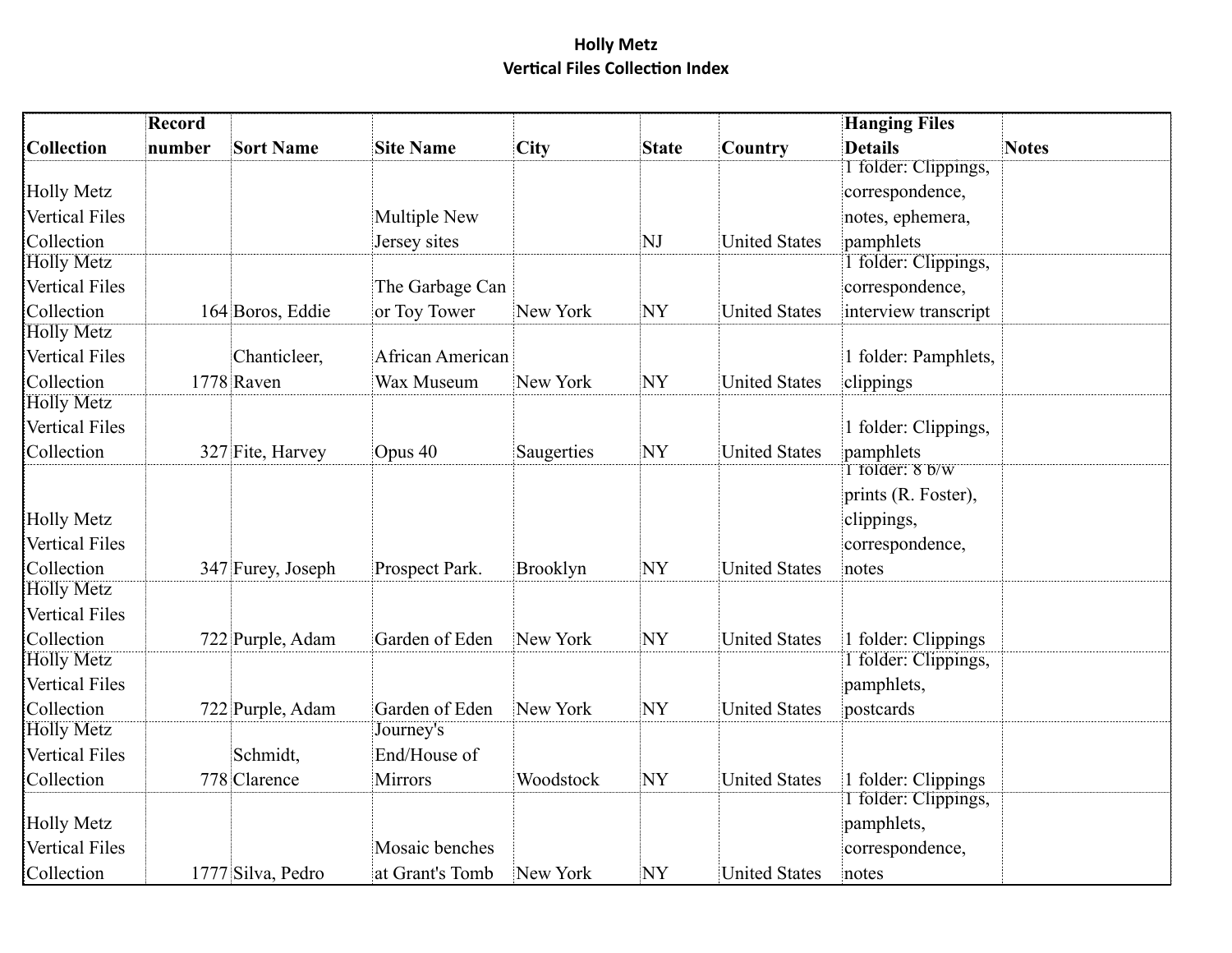|                       | <b>Record</b> |                    |                                |               |              |                      | <b>Hanging Files</b> |              |
|-----------------------|---------------|--------------------|--------------------------------|---------------|--------------|----------------------|----------------------|--------------|
| <b>Collection</b>     | number        | <b>Sort Name</b>   | <b>Site Name</b>               | City          | <b>State</b> | Country              | <b>Details</b>       | <b>Notes</b> |
|                       |               |                    |                                |               |              |                      | 1 folder: 35mm       |              |
| <b>Holly Metz</b>     |               |                    |                                |               |              |                      | slides, clippings,   |              |
| <b>Vertical Files</b> |               |                    | Building and                   |               |              |                      | correspondence,      |              |
| Collection            |               | 1780 Swain, Harold | parking lot                    | New York      | NY           | <b>United States</b> | notes                |              |
| <b>Holly Metz</b>     |               |                    |                                |               |              |                      |                      |              |
| <b>Vertical Files</b> |               | Terrillion,        |                                |               |              |                      |                      |              |
| Collection            |               | 1374 Veronica      | Terrillion Ranch. Indian River |               | NY           | <b>United States</b> | 1 folder: Newsletter |              |
| <b>Holly Metz</b>     |               |                    |                                |               |              |                      |                      |              |
| <b>Vertical Files</b> |               |                    | Home                           |               |              |                      | 1 folder: Postcard,  |              |
| Collection            |               | 1779 Ziemer, Otto  | environment                    | New York      | NY           | <b>United States</b> | clippings            |              |
|                       |               |                    |                                |               |              |                      | I folder: Clippings, |              |
|                       |               |                    |                                |               |              |                      | correspondence,      |              |
| <b>Holly Metz</b>     |               |                    |                                |               |              |                      | notes, images        |              |
| <b>Vertical Files</b> |               |                    | <b>Multiple New</b>            |               |              |                      | (photographic        |              |
| Collection            |               |                    | York sites                     |               | NY           | <b>United States</b> | prints)              |              |
| <b>Holly Metz</b>     |               |                    |                                |               |              |                      | 1 folder: clippings, |              |
| <b>Vertical Files</b> |               | Andrews, Sir       | Chateau Laroche                |               |              |                      | postcards,           |              |
| Collection            |               | 120 Harry          | (Loveland Castle) Loveland     |               | OH           | <b>United States</b> | pamphlets            |              |
| <b>Holly Metz</b>     |               |                    |                                |               |              |                      |                      |              |
| <b>Vertical Files</b> |               |                    | <b>Squaw Rock</b>              |               |              |                      |                      |              |
| Collection            |               | 224 Church, Henry  | picnic garden                  | Chagrin Falls | OH           | <b>United States</b> | 1 folder: Clippings  |              |
|                       |               |                    |                                |               |              |                      | I folder: Clippings, |              |
| <b>Holly Metz</b>     |               |                    |                                |               |              |                      | notes,               |              |
| <b>Vertical Files</b> |               | Hartman, Ben and   |                                |               |              |                      | correspondence,      |              |
| Collection            |               | 416 Mary           | Rock Garden                    | Springfield   | OH           | <b>United States</b> | academic papers      |              |
| <b>Holly Metz</b>     |               |                    |                                |               |              |                      |                      |              |
| <b>Vertical Files</b> |               |                    |                                |               |              |                      | 1 folder: Clippings, |              |
| Collection            |               | 351 Galloway, Ed   | <b>Totem Pole Park</b>         | Foyil         | OK           | <b>United States</b> | slides, photographs  |              |
| <b>Holly Metz</b>     |               |                    |                                |               |              |                      |                      |              |
| <b>Vertical Files</b> |               | Mercer, Henry      |                                |               |              |                      | 1 folder: Clipping,  |              |
| Collection            |               | Chapman            | Fonthhill                      |               | PA           | United States        | pamphlet             |              |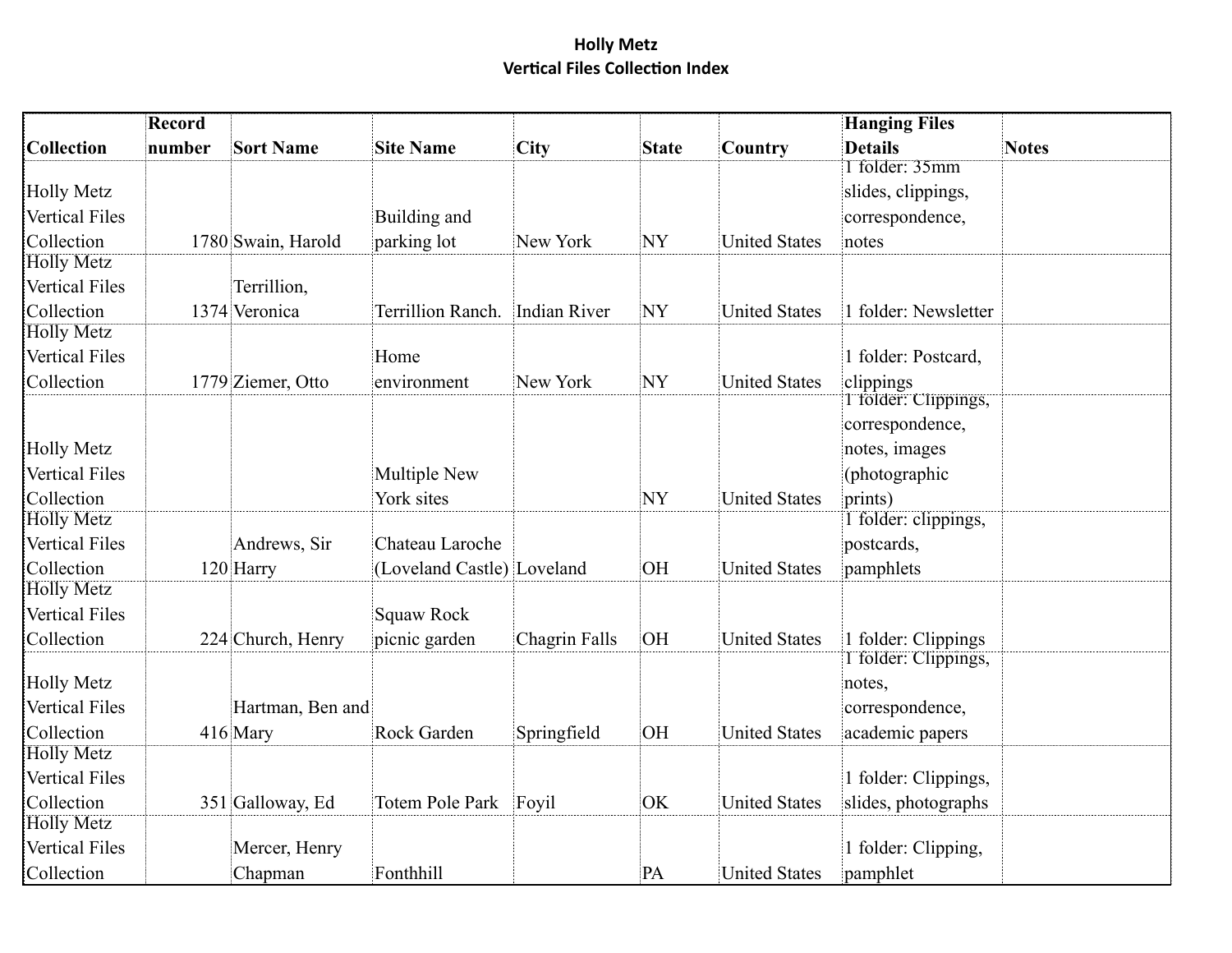|                                                          | <b>Record</b> |                           |                                                              |              |              |                      | <b>Hanging Files</b>                                                                                                                                                                                                             |              |
|----------------------------------------------------------|---------------|---------------------------|--------------------------------------------------------------|--------------|--------------|----------------------|----------------------------------------------------------------------------------------------------------------------------------------------------------------------------------------------------------------------------------|--------------|
| Collection                                               | number        | <b>Sort Name</b>          | <b>Site Name</b>                                             | City         | <b>State</b> | Country              | <b>Details</b>                                                                                                                                                                                                                   | <b>Notes</b> |
| <b>Holly Metz</b><br><b>Vertical Files</b><br>Collection |               | Muscanero,<br>659 Charles | Ship                                                         | Swhenksville | PA           | <b>United States</b> | 1 folder: Clippings,<br>correspondence,<br>interview transcript,<br>photographs,<br>Xeroxes of<br>photographs, notes;<br>Interview of Charles<br>Muscanero, by Deb<br>Capece (daughter of<br>Charles<br>Muscanero), June<br>2002 |              |
| <b>Holly Metz</b>                                        |               |                           |                                                              |              |              |                      |                                                                                                                                                                                                                                  |              |
| <b>Vertical Files</b>                                    |               |                           |                                                              |              |              |                      | 1 folder:                                                                                                                                                                                                                        |              |
| Collection                                               |               | 837 Stenman, Elis         | Paper House                                                  | Pigeon Cove  | PA           | <b>United States</b> | Photographic prints                                                                                                                                                                                                              |              |
| <b>Holly Metz</b><br><b>Vertical Files</b><br>Collection |               |                           | Multiple<br>Pennsylvania<br>sites                            |              | PA           | <b>United States</b> | 1 folder: Clippings,<br>pamphlets                                                                                                                                                                                                |              |
| <b>Holly Metz</b><br><b>Vertical Files</b><br>Collection |               | Ximenez,<br>469 Beatrice  | Concrete Zoo                                                 | Foresville   | <b>TX</b>    | <b>United States</b> | 1 folder: Clippings,<br>correspondence                                                                                                                                                                                           |              |
| <b>Holly Metz</b><br>Vertical Files<br>Collection        |               |                           | <b>GRACE</b> (Grass<br>Roots Art and<br>Community<br>Effort) |              | <b>VT</b>    | <b>United States</b> | 1 folder: Clippings                                                                                                                                                                                                              |              |
| <b>Holly Metz</b><br><b>Vertical Files</b>               |               | Orleman, Dick             | Dick and Jane's                                              |              |              |                      | 1 folder: clippings,<br>postcards,                                                                                                                                                                                               |              |
| Collection                                               |               | 279 and Jane              | Spot                                                         | Ellensburg   | <b>WA</b>    | <b>United States</b> | pamphlets                                                                                                                                                                                                                        |              |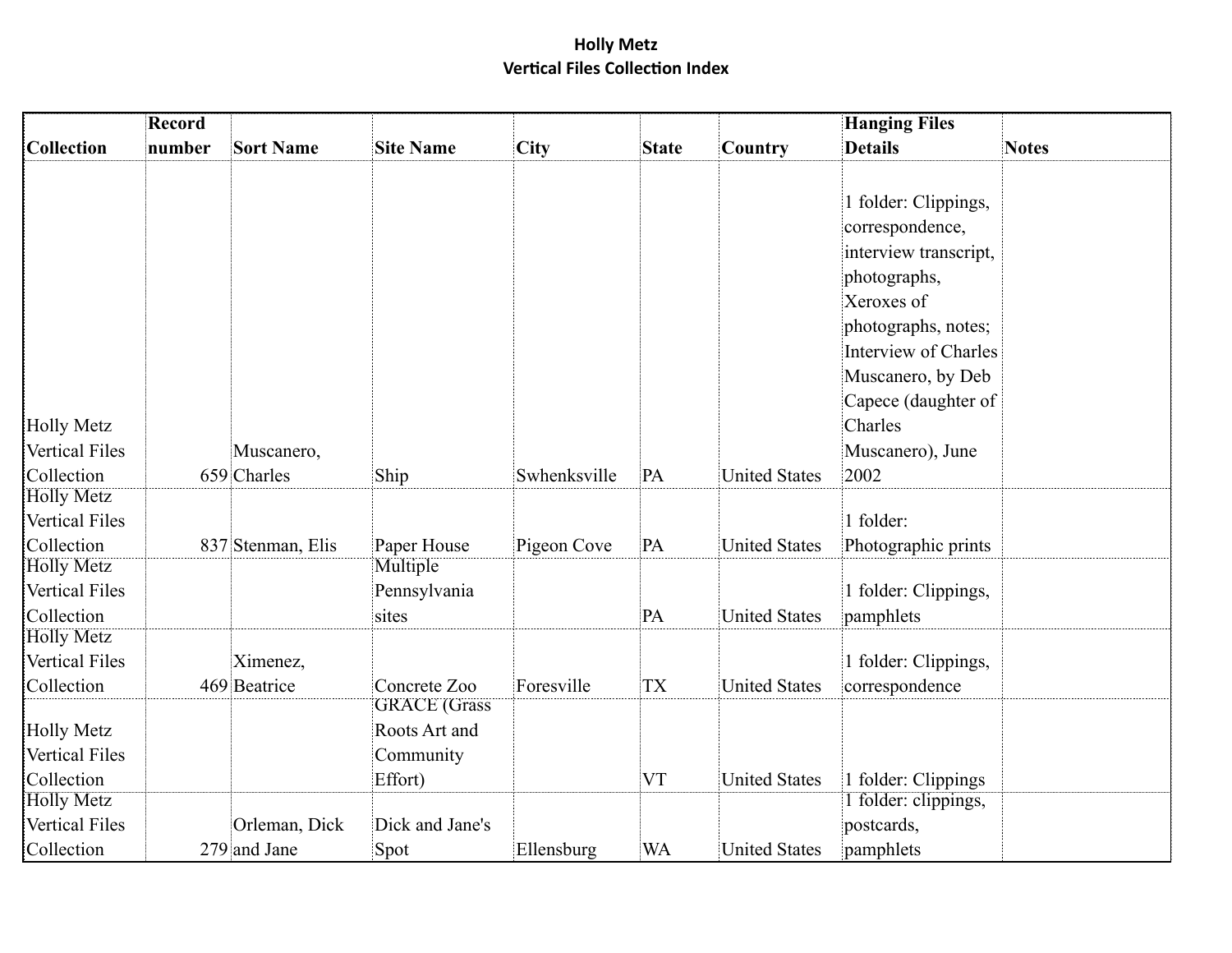|                       | Record |                     |                  |            |              |                      | <b>Hanging Files</b> |              |
|-----------------------|--------|---------------------|------------------|------------|--------------|----------------------|----------------------|--------------|
| <b>Collection</b>     | number | <b>Sort Name</b>    | <b>Site Name</b> | City       | <b>State</b> | Country              | <b>Details</b>       | <b>Notes</b> |
| <b>Holly Metz</b>     |        |                     |                  |            |              |                      | 1 folder:            |              |
| <b>Vertical Files</b> |        |                     | RichArt's Art    |            |              |                      | Correspondence,      |              |
| Collection            |        | 1259 Tracy, Richard | Yard             | Centralia  | <b>WA</b>    | <b>United States</b> | photographic prints  |              |
| <b>Holly Metz</b>     |        |                     |                  |            |              |                      |                      |              |
| <b>Vertical Files</b> |        |                     | Sid's Sculpture  |            |              |                      | folder: Photos,      |              |
| Collection            |        | 172 Boyum, Sidney   | Yard             | Madison    | WI           | United States        | negatives, clippings |              |
| <b>Holly Metz</b>     |        |                     |                  |            |              |                      | 1 folder: Photos,    |              |
| <b>Vertical Files</b> |        |                     |                  |            |              |                      | clippings, pamplets, |              |
| Collection            |        | 307 Englebert, Nick | Grandview        | Hollandale | WI           | <b>United States</b> | postcards            |              |
| <b>Holly Metz</b>     |        |                     | Fox Point Art    |            |              |                      |                      |              |
| <b>Vertical Files</b> |        |                     | Yard (Witches    |            |              |                      | folder: Clippings,   |              |
| Collection            |        | 670 Nohl, Mary      | House?)          | Fox Point  | WI           | <b>United States</b> | notes                |              |
| <b>Holly Metz</b>     |        |                     | Assemblage and   |            |              |                      | 1 folder: Photos,    |              |
| <b>Vertical Files</b> |        |                     | motorized        |            |              |                      | negatives,           |              |
| Collection            |        | 677 Oebser, Frank   | objects.         | Menomonie  | WI           | <b>United States</b> | correspondence       |              |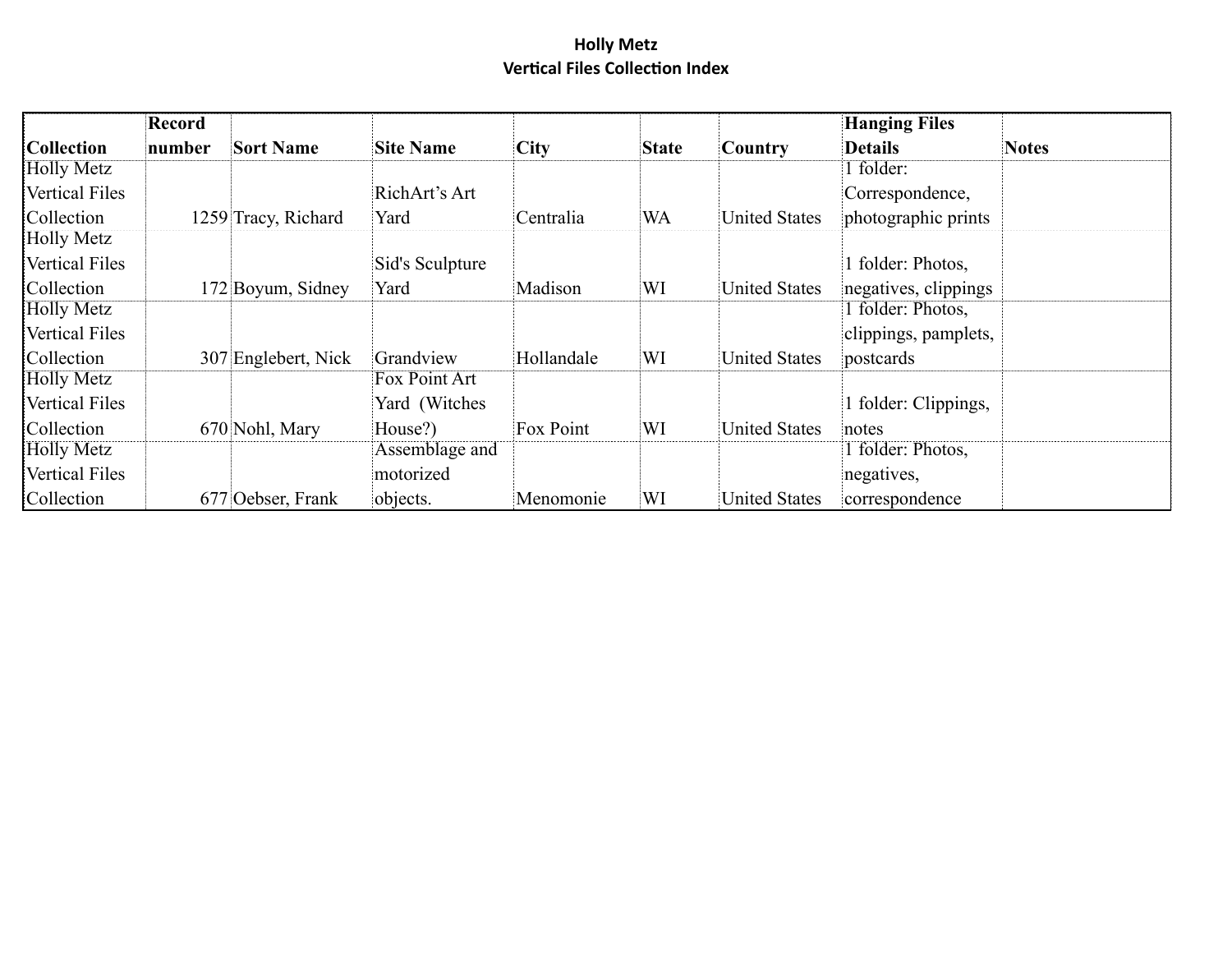|                       | <b>Record</b> |                                  |                  |            |              |                      | <b>Hanging Files</b>  |                                          |
|-----------------------|---------------|----------------------------------|------------------|------------|--------------|----------------------|-----------------------|------------------------------------------|
| <b>Collection</b>     | number        | <b>Sort Name</b>                 | <b>Site Name</b> | City       | <b>State</b> | Country              | <b>Details</b>        | <b>Notes</b>                             |
|                       |               |                                  |                  |            |              |                      |                       | with Hoboken                             |
|                       |               |                                  |                  |            |              |                      |                       | Whittler, Steam Train                    |
|                       |               |                                  |                  |            |              |                      |                       | Maury. Adolph and                        |
|                       |               |                                  |                  |            |              |                      |                       | <b>Adeline Vandertie</b>                 |
|                       |               |                                  |                  |            |              |                      |                       | (including 40 color                      |
|                       |               |                                  |                  |            |              |                      |                       | 35 mm slides in 3                        |
|                       |               |                                  |                  |            |              |                      |                       | slide sheets, featuring                  |
|                       |               |                                  |                  |            |              |                      |                       | Adolph Vandertie, the                    |
|                       |               |                                  |                  |            |              |                      |                       | Hoboken Whittler,                        |
|                       |               |                                  |                  |            |              |                      |                       | posing with a picture                    |
|                       |               |                                  |                  |            |              |                      |                       | of Steam Train                           |
|                       |               |                                  |                  |            |              |                      |                       | Maury, then one of                       |
|                       |               |                                  |                  |            |              |                      |                       | the last rail-riding                     |
|                       |               |                                  |                  |            |              |                      |                       | hoboes in the US.                        |
|                       |               |                                  |                  |            |              |                      |                       | Vendertie is                             |
|                       |               |                                  |                  |            |              |                      |                       | surrounded by his                        |
|                       |               |                                  |                  |            |              |                      |                       | creations and items                      |
|                       |               |                                  |                  |            |              |                      |                       | he collected. He is                      |
|                       |               |                                  |                  |            |              |                      |                       | wearing clothes                          |
|                       |               |                                  |                  |            |              |                      |                       | associated with the                      |
|                       |               |                                  |                  |            |              |                      |                       | 1 folder: 40 - 35mm   American hobo; pix |
|                       |               |                                  |                  |            |              |                      | slides, Oral          | of the Vanderties'                       |
|                       |               |                                  |                  |            |              |                      | interview transcript, | living room (part of                     |
| <b>Holly Metz</b>     |               |                                  | Collection of    |            |              |                      | clippings,            | their Museum),                           |
| Vertical Files        |               | Vandertie, Adolph Tramp and Hobo |                  | Green      |              |                      | correspondence,       | whittled and carved                      |
| Collection            |               | 1781 and Angeline                | Art              | Bay/Kohler | WI           | <b>United States</b> | pamphlets             | objects from his                         |
| <b>Holly Metz</b>     |               |                                  |                  |            |              |                      | 1 folder: Clippings,  |                                          |
| <b>Vertical Files</b> |               |                                  | The House of     |            |              |                      | correspondence,       |                                          |
| Collection            |               | 909 Webb, Mona                   | Light            |            | WI           | <b>United States</b> | notes, photographs    |                                          |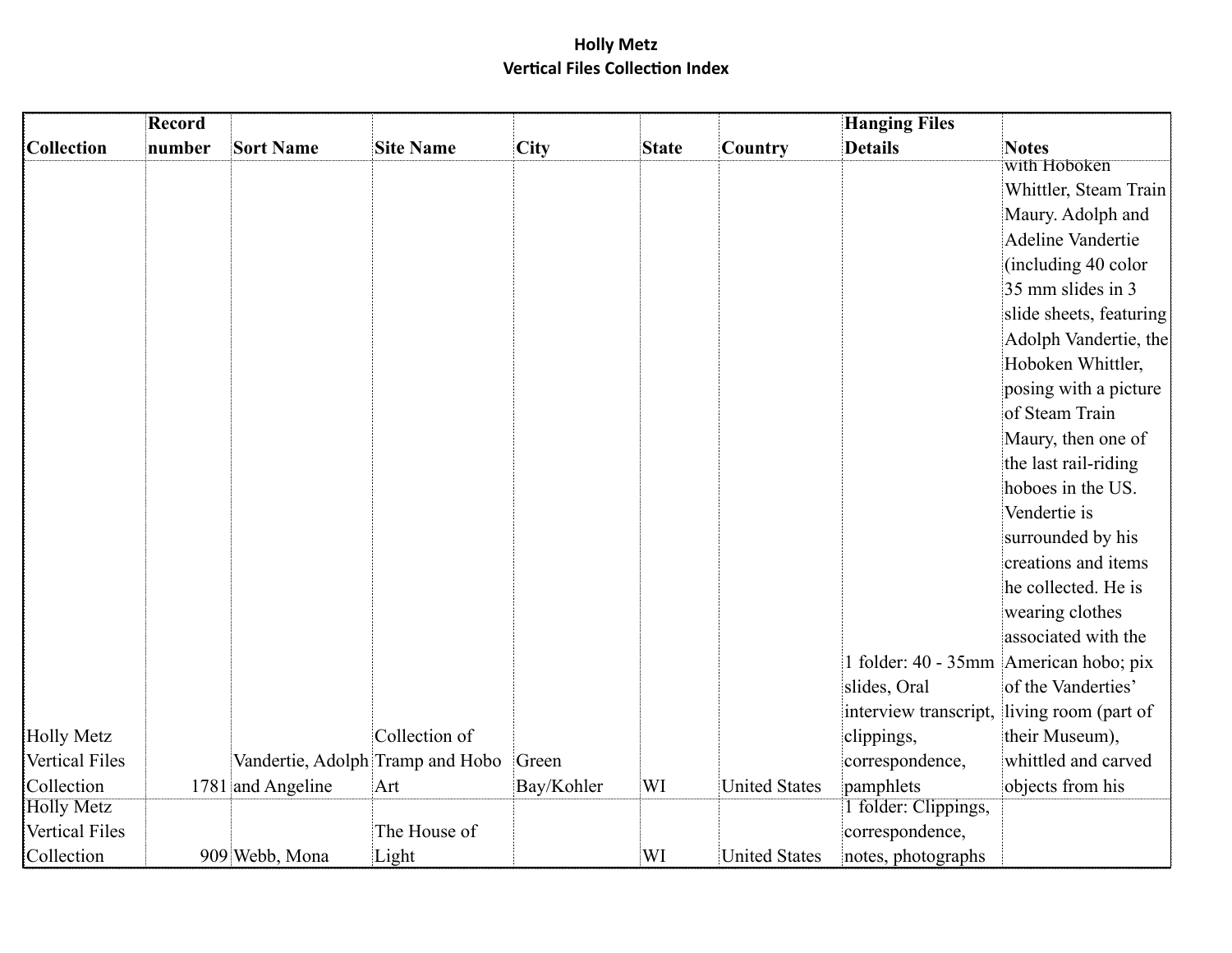|                       | Record |                         |                         |      |              |                      | <b>Hanging Files</b>     |              |
|-----------------------|--------|-------------------------|-------------------------|------|--------------|----------------------|--------------------------|--------------|
| <b>Collection</b>     | number | <b>Sort Name</b>        | <b>Site Name</b>        | City | <b>State</b> | Country              | <b>Details</b>           | <b>Notes</b> |
|                       |        |                         |                         |      |              |                      | I folder: Various        |              |
|                       |        |                         |                         |      |              |                      | sites from multiple      |              |
| <b>Holly Metz</b>     |        |                         |                         |      |              |                      | states: clippings,       |              |
| <b>Vertical Files</b> |        |                         |                         |      |              |                      | pamphlets,               |              |
| Collection            |        | <b>Multiple Artists</b> |                         |      |              | <b>United States</b> | brochures                |              |
|                       |        |                         |                         |      |              |                      | <b>T</b> folder: Various |              |
|                       |        |                         |                         |      |              |                      | sites from multiple      |              |
| <b>Holly Metz</b>     |        |                         |                         |      |              |                      | states: clippings,       |              |
| <b>Vertical Files</b> |        |                         |                         |      |              |                      | correspondence,          |              |
| Collection            |        | <b>Multiple Artists</b> |                         |      |              | <b>United States</b> | notes, ephemera          |              |
| <b>Holly Metz</b>     |        |                         |                         |      |              |                      |                          |              |
| <b>Vertical Files</b> |        |                         | General                 |      |              |                      |                          |              |
| Collection            |        |                         | Environments            |      |              | <b>United States</b> | 1 folder: Clippings      |              |
| <b>Holly Metz</b>     |        |                         |                         |      |              |                      |                          |              |
| <b>Vertical Files</b> |        |                         |                         |      |              |                      |                          |              |
| Collection            |        |                         | <b>Grassroots Art</b>   |      |              | <b>United States</b> | 1 folder: Clippings      |              |
| <b>Holly Metz</b>     |        |                         |                         |      |              |                      |                          |              |
| <b>Vertical Files</b> |        |                         |                         |      |              |                      |                          |              |
| Collection            |        |                         | <b>General Folk Art</b> |      |              | <b>United States</b> | 1 folder: Clippings      |              |
| <b>Holly Metz</b>     |        |                         |                         |      |              |                      |                          |              |
| <b>Vertical Files</b> |        |                         |                         |      |              |                      |                          |              |
| Collection            |        |                         | <b>Garden Gnomes</b>    |      |              | <b>United States</b> | 1 folder: Clippings      |              |
| <b>Holly Metz</b>     |        |                         |                         |      |              |                      |                          |              |
| <b>Vertical Files</b> |        |                         |                         |      |              |                      | 1 folder: Clipping,      |              |
| Collection            |        |                         | Grottos                 |      |              | <b>United States</b> | pamphlet                 |              |
| <b>Holly Metz</b>     |        |                         |                         |      |              |                      |                          |              |
| <b>Vertical Files</b> |        |                         |                         |      |              |                      | 1 folder: Clippings,     |              |
| Collection            |        |                         | Southern Folk Art       |      |              | <b>United States</b> | pamphlets                |              |
| <b>Holly Metz</b>     |        |                         |                         |      |              |                      |                          |              |
| <b>Vertical Files</b> |        |                         | Mentally Ill            |      |              |                      | 1 folder: Clippings,     |              |
| Collection            |        |                         | Artists                 |      |              |                      | ephemera                 |              |